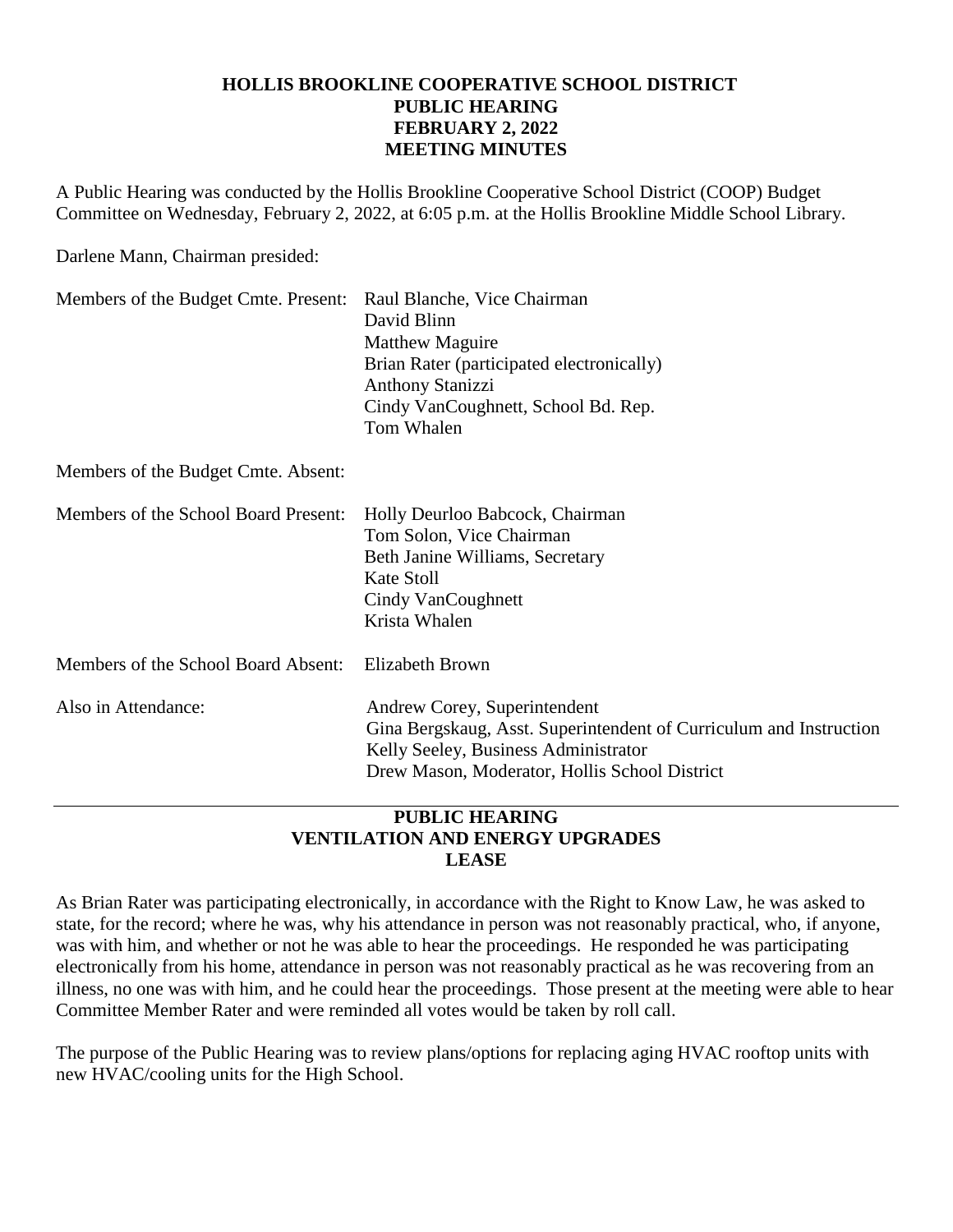The proposed article reads as follows:

To see if the School District will vote to authorize the School Board to enter into a 15-year lease purchase agreement for **\$2,886,491** to finance the acquisition and installation of energy efficient cooling equipment at Hollis Brookline High School to replace aging equipment, bring comfort to staff and students and to improve energy efficiency; and to raise and appropriate the sum of **\$235,471** for payments due under the lease purchase agreement during the 2022-2023 fiscal year. This lease purchase agreement will contain an escape (nonappropriation) clause. (Majority vote required.)

Estimated tax impact for both Hollis and Brookline is \$0.11/\$1,000.

Asked if the equipment is limited to cooling, Superintendent Corey stated it to be both heating and cooling. The question was asked of amending the article prior to posting. The response was that the School Board could make that amendment during the joint meeting as the Board controls the Warrant as of this time.

Superintendent Corey stated for the ventilation and energy upgrades, the goal is to control the indoor environments and learning spaces and create comfortable conditions as well as sustainable energy efficiency. We will gain the benefit of dehumidification, a new heating function and much more efficient boilers for the high school.

Specifically, they would replace aging roof top units, which would improve both ventilation and energy savings. The new roof top units will include dehumidification that will better regulate indoor environments during the uncomfortable humid months of the school year.

Local area schools, including Nashua and Manchester, are adopting this approach for controlling building climates.

This accomplishes our need to replace aging building systems while creating a better learning environment with comfortable teaching spaces throughout the 2<sup>nd</sup> and 3<sup>rd</sup> floors of the Hollis Brookline High School (HBHS). Replaced would be units that were installed in 1996; HVAC 3, which is the Media Center/Library, HVAC 2; special education/FIEMUS second floor wing, Roof Top Unit (RTU) 1;  $2<sup>nd</sup>$  and  $3<sup>rd</sup>$  floor front facing classrooms, RTU 2; 2nd and 3rd floor courtyard classrooms, HRU 1 Locker/Classrooms, and RTU-1C; 2000 addition wing – classrooms/labs  $2<sup>nd</sup>$  and  $3<sup>rd</sup>$  floor.

Projected cost is \$2,456,491.40. Adding to that the contingency of \$130,000 and electrical upgrades costing \$300,000 brings the total project cost to \$2,886,491.40.

This represents the first of several phases to the overall project.

The Budget Committee had questioned what would not be done as part of this phase. Not covered would be additional RTUs (3, 4, 5, and 6) that date from 1996 to 2000. They would be delayed to a future phase of the project partly because of the areas of coverage, e.g., auditorium (already has dehumidification), two gymnasiums and dance room (already has dehumidification).

The main office and guidance office would be included in a future phase. The last portion of a future phase would be the remaining rooms.